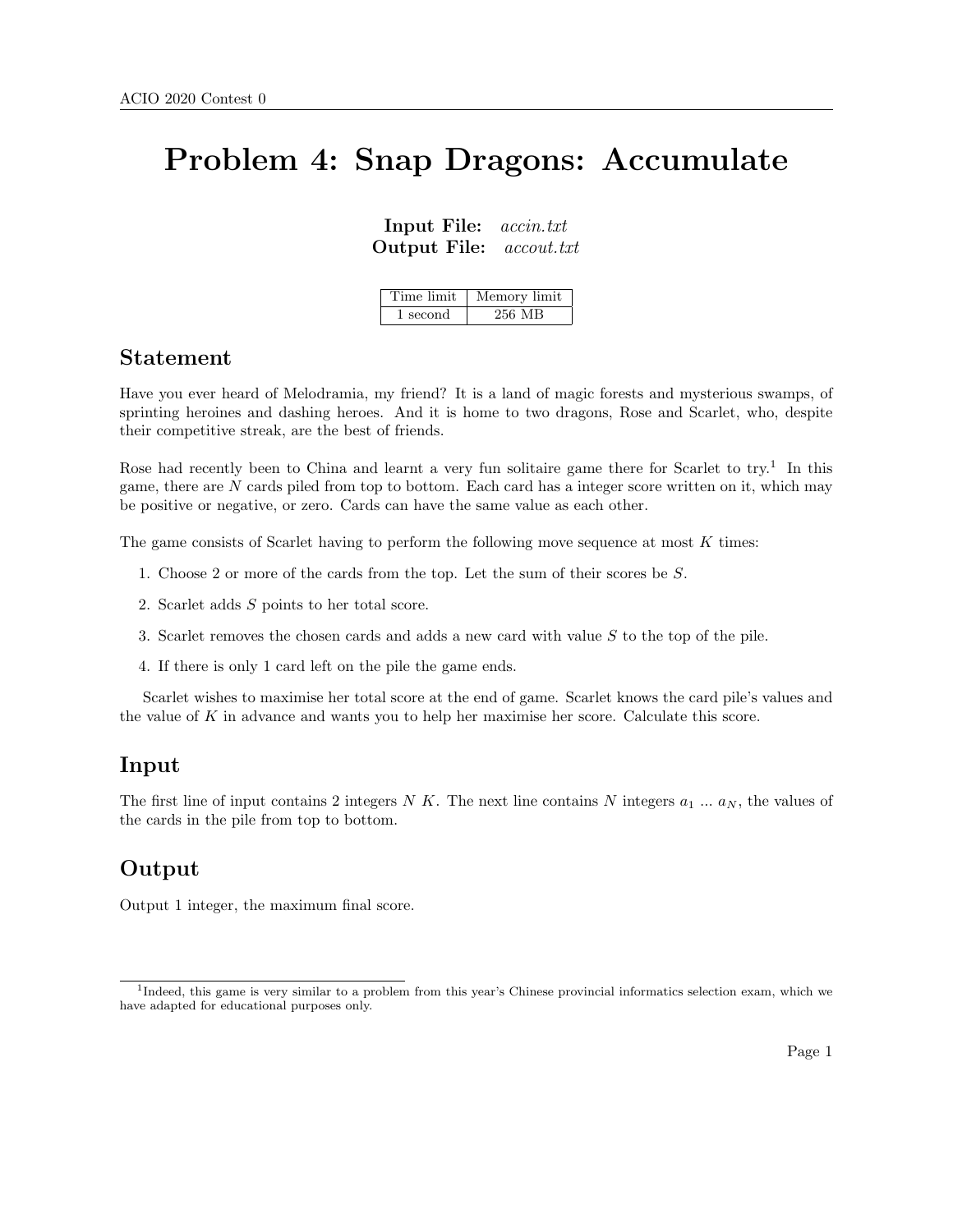| Sample Input 1                   | Sample Output 1 |
|----------------------------------|-----------------|
| 3 <sub>1</sub><br>$2 - 1 2$      | 3               |
| Sample Input 2                   | Sample Output 2 |
| 73<br>$-4$ 3 0 7 -3 -5 -3        | 9               |
| Sample Input 3                   | Sample Output 3 |
| 8 3<br>$1 - 1 1 - 1 1 - 1 1 - 1$ | 3               |
| Sample Input 4                   | Sample Output 4 |
| 32<br>$-1$ $-2$ $-3$             | $\mathbf 0$     |

## Explanation

- In sample input 1, Scarlet performs just one move. She selects all 3 cards, and the score is  $2+(-1)+$  $2 = 3.$
- In sample input 2, Scarlet first removes the top 4 cards. A card with value  $(-4) + 3 + 0 + 7 = 6$  is then added to the top. Then she removes the top two cards of the deck which scores her another  $6 + (-3) = 3$  points. Hence her final score is  $6 + 3 = 9$ .
- In sample input 3, Scarlet removes the top 3 cards for all 3 moves, gaining one point per move.
- In sample input 4, Scarlet does not make any moves, and hence her final score is 0. Note Scarlet does not need to use all of her K moves.

## **Constraints**

- $1 \leq K < N \leq 10^5$
- $-10^5 \leq a_i \leq 10^5$  for all i